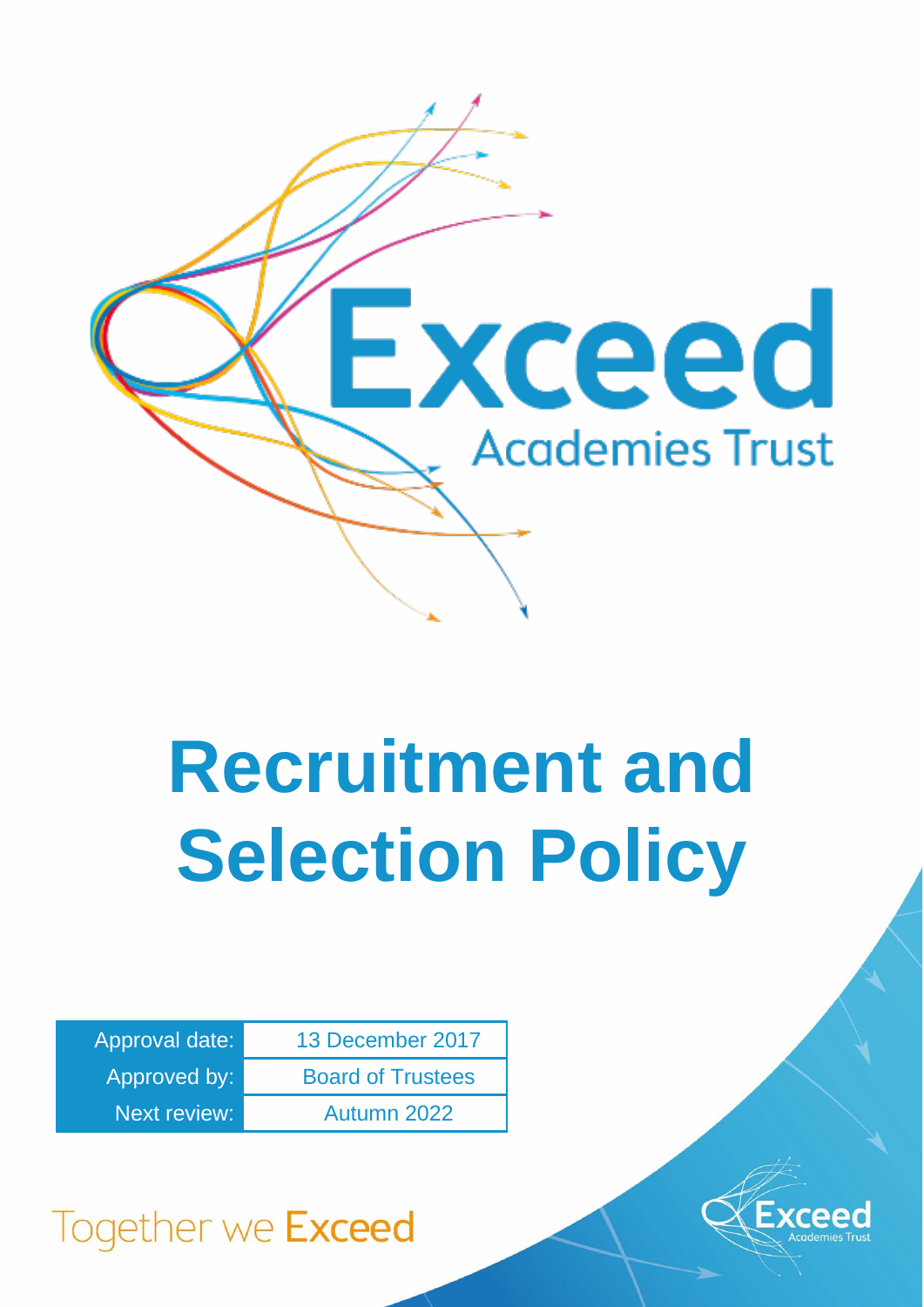# **Contents**

| 1.  |  |
|-----|--|
| 2.  |  |
| 3.  |  |
| 4.  |  |
| 5.  |  |
| 6.  |  |
| 7.  |  |
| 8.  |  |
| 9.  |  |
| 10. |  |
| 11. |  |
|     |  |
|     |  |
|     |  |
|     |  |
|     |  |
|     |  |
|     |  |
|     |  |
|     |  |
| 22. |  |
|     |  |
|     |  |
|     |  |
| 26. |  |
|     |  |
|     |  |
|     |  |
|     |  |
|     |  |
|     |  |
|     |  |
|     |  |
|     |  |
|     |  |
|     |  |
|     |  |
|     |  |

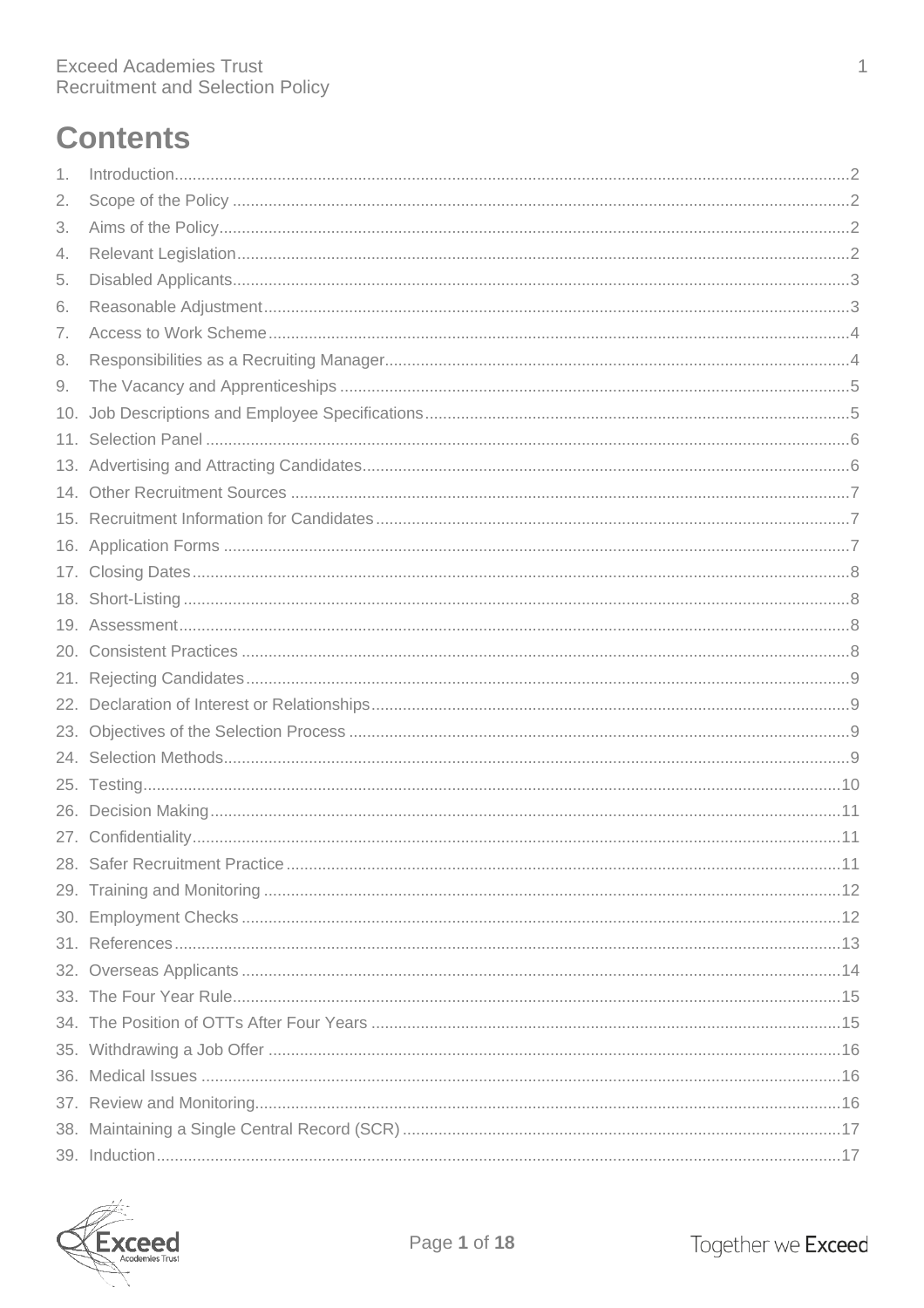#### <span id="page-2-0"></span>**1. Introduction**

- 1.1 The Exceed Academies Trust Recruitment Policy covers the main stages of the recruitment and selection process such as reviewing the vacancy, job description and employee specification, advertising, short-listing, assessment and selection, conducting pre-employment checks, appointment and induction.
- 1.2 The purpose of this document is not only to provide guidance on the key elements of the recruitment and selection process, but to also help deter people from applying who are unsuitable to work with children and young people. It is essential that safeguarding and promoting the welfare of children and young people is a significant factor to consider as part of the recruitment and selection process. This is because it is a key part of creating safe environments for children and young people.

#### <span id="page-2-1"></span>**2. Scope of the Policy**

- 2.1 This policy applies to all employees including teachers, support staff, casual workers, volunteers, agency staff, contractors and consultants. This is a non-exhaustive list.
- 2.2 This document provides guidance to managers responsible for recruiting on the various stages of the process of what their responsibilities are.

## <span id="page-2-2"></span>**3. Aims of the Policy**

- 3.1 The aims of the document are to help Exceed Academies Trust schools to ensure that they:
	- meet their statutory obligations by making sure that they adhere to all relevant legislation;
	- promote equality of opportunity and are able to attract and retain a workforce that reflects the community it serves;
	- employ the best candidate for the job, irrespective of race, gender, marital status, disability, religion/belief, sexual orientation, age etc;
	- ensure that all recruitment is compliant with safeguarding guidance, with clear links to child protection policies and procedures, making them better able to identify, deter or reject people who might abuse children, or whom are otherwise unsuitable to work with them;
	- ensure the most cost effective use is made of resources in the recruitment and selection process.

# <span id="page-2-3"></span>**4. Relevant Legislation**

- 4.1 Relevant legislation includes:
	- Equality Act 2010
	- Work and Families Act 2006
	- EU Directive 2000/78/EC on Equal Treatment in Employment and Occupation
	- The Maternity and Parental Leave Regulations 1999
	- The Data Protection Regulations

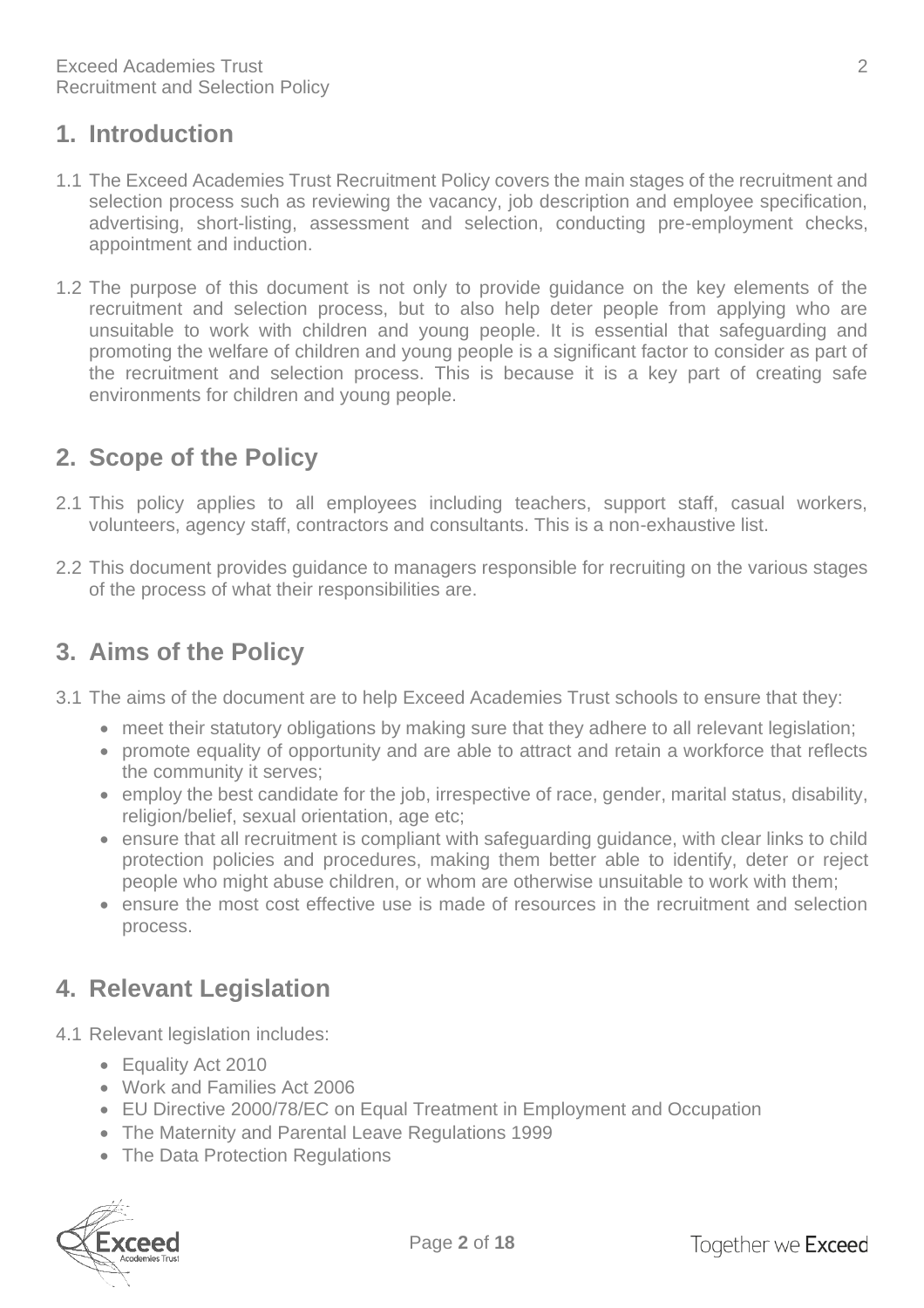- 4.2 Collectively these Acts prohibit discrimination in employment (including the recruitment and selection process) on any of the following grounds:
	- Gender
	- Marital status
	- Family status
	- Disability
	- Race
	- Nationality, national or ethnic origin
	- Religion or belief
	- Sexual orientation
	- Age

# <span id="page-3-0"></span>**5. Disabled Applicants**

- 5.1 Discrimination is unlawful, unfair and represents significant waste of human potential. Schools are encouraged to demonstrate they are responding to the needs and expectations of the society and community in which they operate by delivering best practice recruitment and selection, which enables disabled people to be treated fairly.
- 5.2 All members of a selection panel are expected to be able to identify and avoid direct and indirect discrimination, harassment and victimisation.
- 5.3 Section 60 of The Equality Act (2010) dictates that managers can not ask questions about health or disability prior to job offer or during an interview, except in certain specified circumstances. One of the exceptions to this rule is that managers can ask a question to find out if a disabled person needs a reasonable adjustment during the recruitment process itself, or for monitoring purposes, which is used to record the diversity of applicants and employees.

# <span id="page-3-1"></span>**6. Reasonable Adjustment**

- 6.1 The Trust has a legal duty to make reasonable adjustments to any practice, provision or criterion or to physical feature of the premises to ensure a disabled person has the same access (as far as reasonable) to everything involved in obtaining and carrying out a job. It is best practice to request that applicants inform managers about any adjustments required (to the application form or the assessment/interview) by telephone or on a separate document / covering letter that does not contain any information relevant to deciding whether to short list the application.
- 6.2 This, along with the monitoring form (if applicable) should be kept separate from the rest of the information an applicant provides. The easiest way to make sure the information about reasonable adjustments and equality monitoring is not used in the wrong way (i.e. by excluding a disabled person from the application process) is to take steps to ensure that the short listing panel do not see this information before making their decision. Failure to make reasonable adjustments to ensure all steps of the recruitment process are barrier free could result in legal and reputational risk.

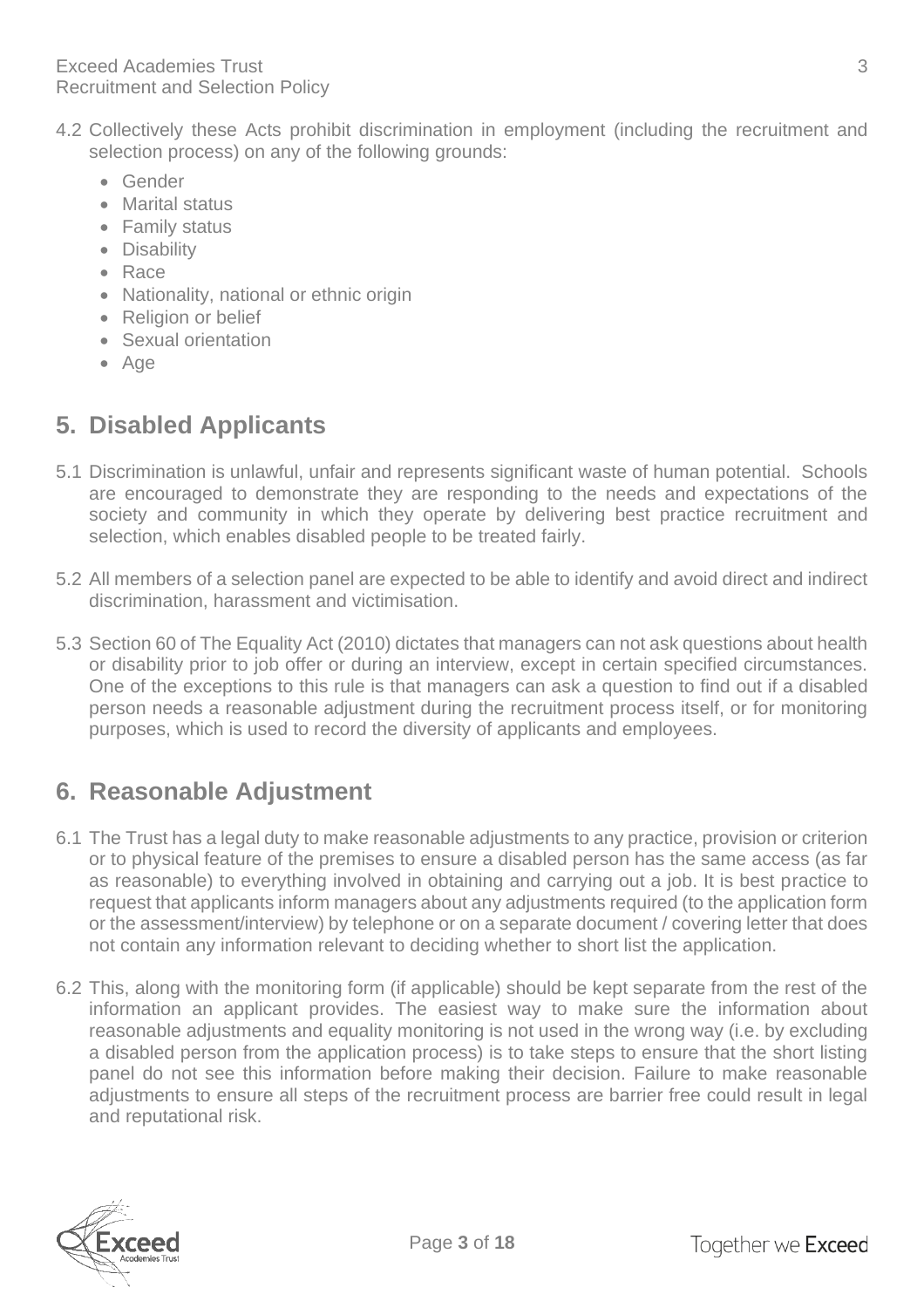6.3 Managers are not required to do more than is 'reasonable'. When deciding on whether an adjustment is reasonable, consideration should be given to how effective the change will be in avoiding the disadvantage a disabled person would experience without the change, as well as cost (considering the availability of financial support such as Access to Work), practicality, school resources and school size.

# <span id="page-4-0"></span>**7. Access to Work Scheme**

- 7.1 Access to Work is a government scheme that is available to help overcome obstacles resulting from disability. It offers practical help in a flexible way that can be tailored to suit the needs of an individual in a particular job, by giving advice and information to disabled people and through grants towards any extra employment costs that result from a person's disability.
- 7.2 If managers have a disabled employee or want to recruit someone with a disability, they should contact the local Disability Employment advisor (DEA) through the nearest Jobcentre Plus Office. The DEA will put managers in touch with an Access to Work Adviser.
- 7.3 ATW can help in a number of ways. For example, it can help pay for:
	- Communicator support at interview
	- A support worker
	- Special aids equipment
	- Adaptation to premises or to existing equipment
	- Help with the additional cost of travel to, or in, work for people who are unable to use public transport.
- 7.4 The ATW Adviser will speak to both the employer and the employee to arrive at the most effective solution.
- 7.5 It is usually the employer who arranges to purchase the agreed support and then claim back the grant from ATW.

## <span id="page-4-1"></span>**8. Responsibilities as a Recruiting Manager**

- 8.1 The responsibilities as a recruiting manager are to ensure that:
	- The Trust's policy on recruitment & selection is complied with
	- The basis of the contract to be offered has been determined
	- Relevant legislation (for example Equality Act 2010) is complied with
	- All decisions are based on evidence gained through the selection process
- 8.2 In all aspects of your process, managers need to ensure that:
	- They encourage a wide range of candidates
	- Procedures and practices are fair, thorough and not discriminatory.
	- They treat all candidates with dignity and respect, giving them the opportunity to present their skills and experiences effectively.

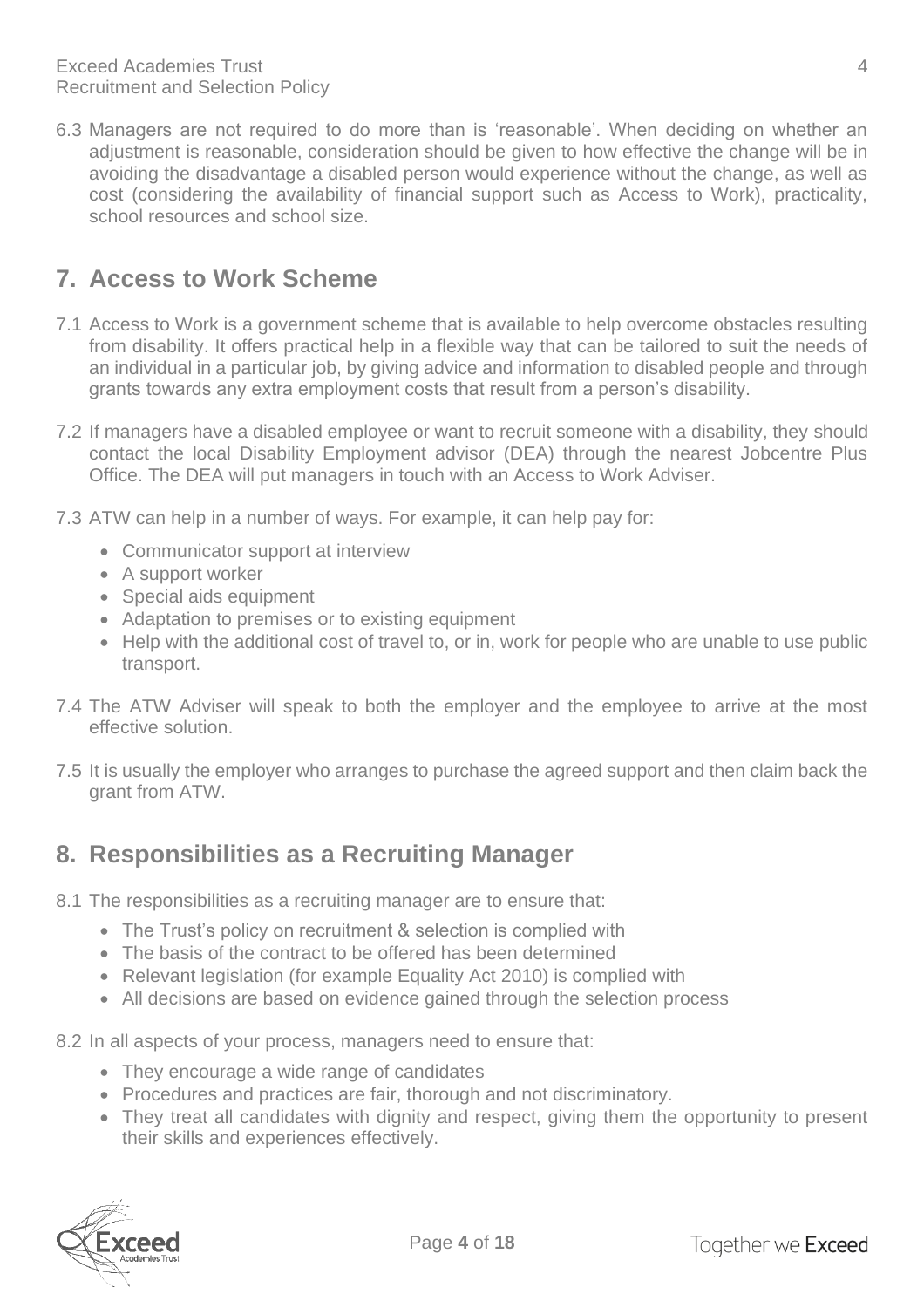# <span id="page-5-0"></span>**9. The Vacancy and Apprenticeships**

- 9.1 A vacancy is an opportunity to look at the needs of the school and where necessary, redefine a post so that these needs can be met more effectively. Managers should consider whether any vacancies would be suitable for an apprentice in accordance with the Public Sector Apprenticeship Targets Legislation 2017. The Trust is subject to legislation that requires the employer to employ an average of at least 2.3% of staff as new apprentice starts over the period 1 April 2017 to 31 March 20121. Managers should seek advice from HR regarding recruiting apprentices and accessing apprenticeship levy funding.
- 9.2 Managers should also give reasonable consideration to making changes to physical conditions, supervision, training or job descriptions which would create better job/career opportunities, for people such as those with disabilities, maternity returners, young people, and people with other special needs.
- 9.3 All posts in the Trust are eligible for job share requests, subject to agreement by the Headteacher and in line with the needs of the school.

#### <span id="page-5-1"></span>**10. Job Descriptions and Employee Specifications**

- 10.1 A job description and the employee specification are the key documents in any recruitment and selection process. It is good practice that recruitment and selection be based upon properly drawn up job descriptions and employee specifications. Selectors must therefore use these as an integral part of their procedures.
- 10.2 The job description must be clear and reasonably concise and should be a fair representation of the post. It is not necessary or desirable to attempt to produce a highly detailed and definitive description of the post concerned. Therefore, the job description should not just be a list of tasks but should also outline the responsibilities and accountabilities of the role as far as possible.
- 10.3 Before the specification is used for recruitment purposes it should be reviewed and agreed by all members of the selection panel. If the post is a new one, the job description and employee specification must also have been graded accordingly (for support staff).
- 10.4 It is recommended that the following standard statement should appear in all employee specifications.

**"Candidates should indicate an acceptance of, and a commitment to, the Trust's policies in relation to equality, safeguarding and promoting the welfare and children".**

- 10.5 When drafting a job description, managers should focus on what is to be achieved in the role, rather than how it will be achieved.
- 10.6 Managers should make every attempt to ensure the job description and person specification contains only the requirements the role needs, avoiding unnecessary or minor requirements which could discriminate against disable people.
- 10.7 When considering asking for specific qualifications, it may be more appropriate and inclusive to consider requesting a particular skill level instead.

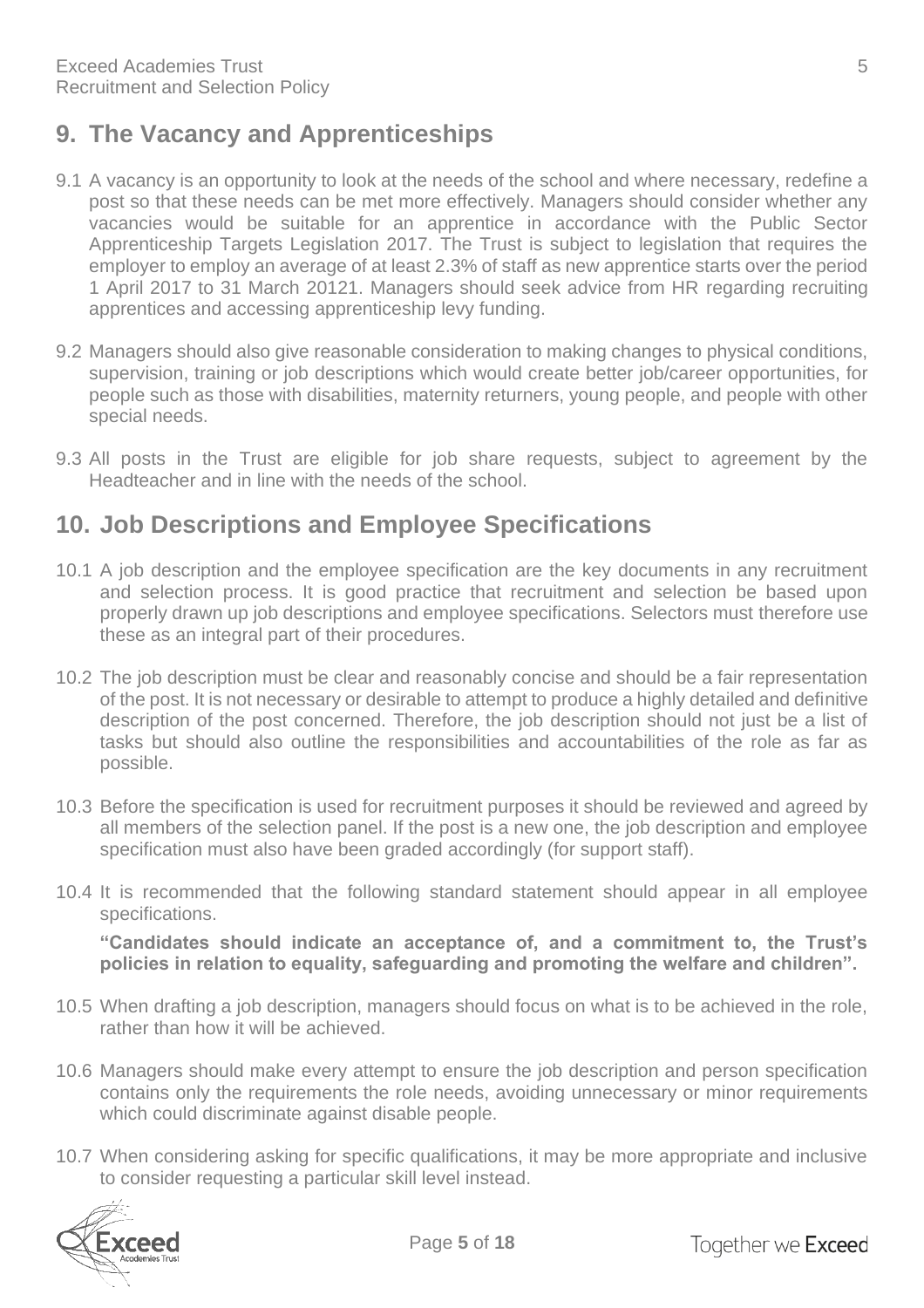#### <span id="page-6-0"></span>**11. Selection Panel**

- 11.1 The selection panel has the responsibility for appointing the person who best matches the employee specification and meets the requirements of the role.
- 11.2 The panel must also ensure that all relevant employment legislation and school policies are followed and that the selection process is managed in an equitable and courteous manner. Each panel should have a Chair acting as an appointing officer who is normally the person responsible for the management of the whole process.
- 11.3 It is good practice that all members of the selection panel are involved in the whole process from the outset, agreeing the job description and employee specification, the method of recruitment, short-listing and finally interviewing and selecting.
- 11.4 The panel is responsible for agreeing documentation and for producing the recruitment information pack, which is sent out with application forms. Before preparing the advertisement it is useful to determine the outline of the selection process and to arrange the dates when short-listing and interviewing will take place as these dates should be included in the text of the job advertisement.
- 11.5 Staff and governors involved in the interviewing process should preferably have completed training in Disability Awareness to reduce the risk of discriminatory attitudes affecting the selection process and decisions made.

#### **12. Other Appointments**

- 12.1 **Temporary Staff:** Anyone involved in the appointment of temporary staff should ensure that they apply the same high standards of selection to temporary appointments. There must be an assessment against the criteria in the employee specification and a proper selection process should take place.
- 12.2 Members must be sure that the applicant is suitable to appoint and should only appoint an existing temporary member of staff where they are the best person available to fill the job, taking into account the aspirations of other employees. Public advertising is recommended as the fairest method of attracting applicants and filling vacancies.

## <span id="page-6-1"></span>**13. Advertising and Attracting Candidates**

- 13.1 The aim of recruitment advertising is to attract the right person for the job and to promote the Trust as an interesting and attractive place to work.
- 13.2 Managers should compose advertisements in a way which makes them as attractive as possible to candidates of all ages, sex, ethnic origin, disability etc. Re-state your commitment to equalities in the advert or information pack. Managers must not state or imply that a job is unsuitable for a disabled person (either generally or with a specific impairment) or imply that reasonable adjustment will not be made. However, managers can advertise a job as open to disabled applicants only or state that you encourage disabled applicants to apply in the advert as Equality law allows employers to treat a disabled person more favourably than a nondisabled person.

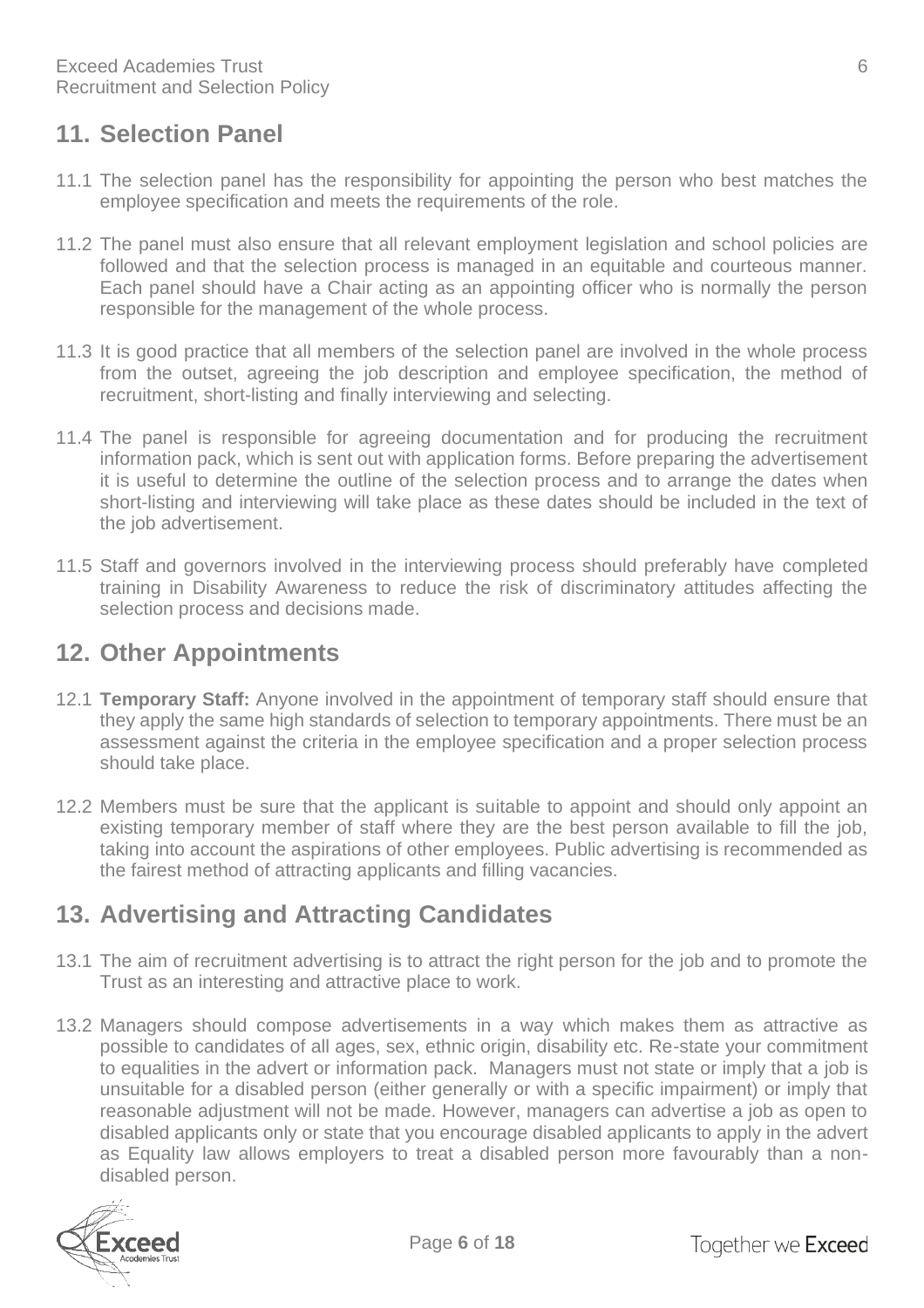- 13.3 Adverts must be non-discriminatory. Descriptions of jobs must reflect accurately the data set out in the job description and the employee specification.
- 13.4 Where there is a pool of potential internal candidates, or staff at risk of redundancy, posts may be advertised internally. In all other circumstances, it is good practice to advertise posts externally.
	- **Informal channels:** It is best practice not to recruit using word of mouth or from those whose access to job information is by personal association and not open access. The benefits of open advertising are that this will attract a wider pool of applicants and reduce the risk of contravening equalities legislation.
	- **Responses:** Applicants should be made aware of the contact point for enquiries by telephone and all application forms sent out must show the closing date, time and to whom the form should be returned.

#### <span id="page-7-0"></span>**14. Other Recruitment Sources**

14.1 **Casual Staff:** It is recommended that where Casual Staff are used, people employed in this way should first go through some form of assessment to determine their suitability for the post. The equality aspects of any such arrangements must be very carefully monitored. School should carefully consider the circumstances in which it may be appropriate to employ staff on a casual basis. The rationale for this may be where the work is occasional or where there is no definite requirement to work a particular number of hours. In the event that managers are unsure about the type of contract that should be advertised and offered, please see further guidance from HR.

#### <span id="page-7-1"></span>**15. Recruitment Information for Candidates**

- 15.1 This information should strive to encourage suitable candidates to apply and help others to decide for themselves whether completing and returning an application is appropriate. As a minimum, this should include the advertisement, information about the school, job description, employee specification, job information, any relevant code of conduct, and equalities statement.
- 15.2 It is recommended that candidates are informed that they have the right to bring to the attention of the selection panel any concerns they have about the procedures, especially if they felt that discrimination occurred, or may have occurred, during the process. Candidates may be reminded that panel members are also glad of any positive feedback.

#### <span id="page-7-2"></span>**16. Application Forms**

- 16.1 Application forms should be used for all appointments. All forms, whether complete or incomplete, must be considered by the selectors. The panel must arrange to have completed applications for use in the final selection process. CVs should not be accepted as applications as they can make fair comparison at short-listing difficult to achieve and are not in line with safeguarding requirements.
- 16.2 Applicants may require information in a different format, for example in large print, as an audio file etc. All staff involved in the recruitment process should be aware of their duty to accommodate such a request.

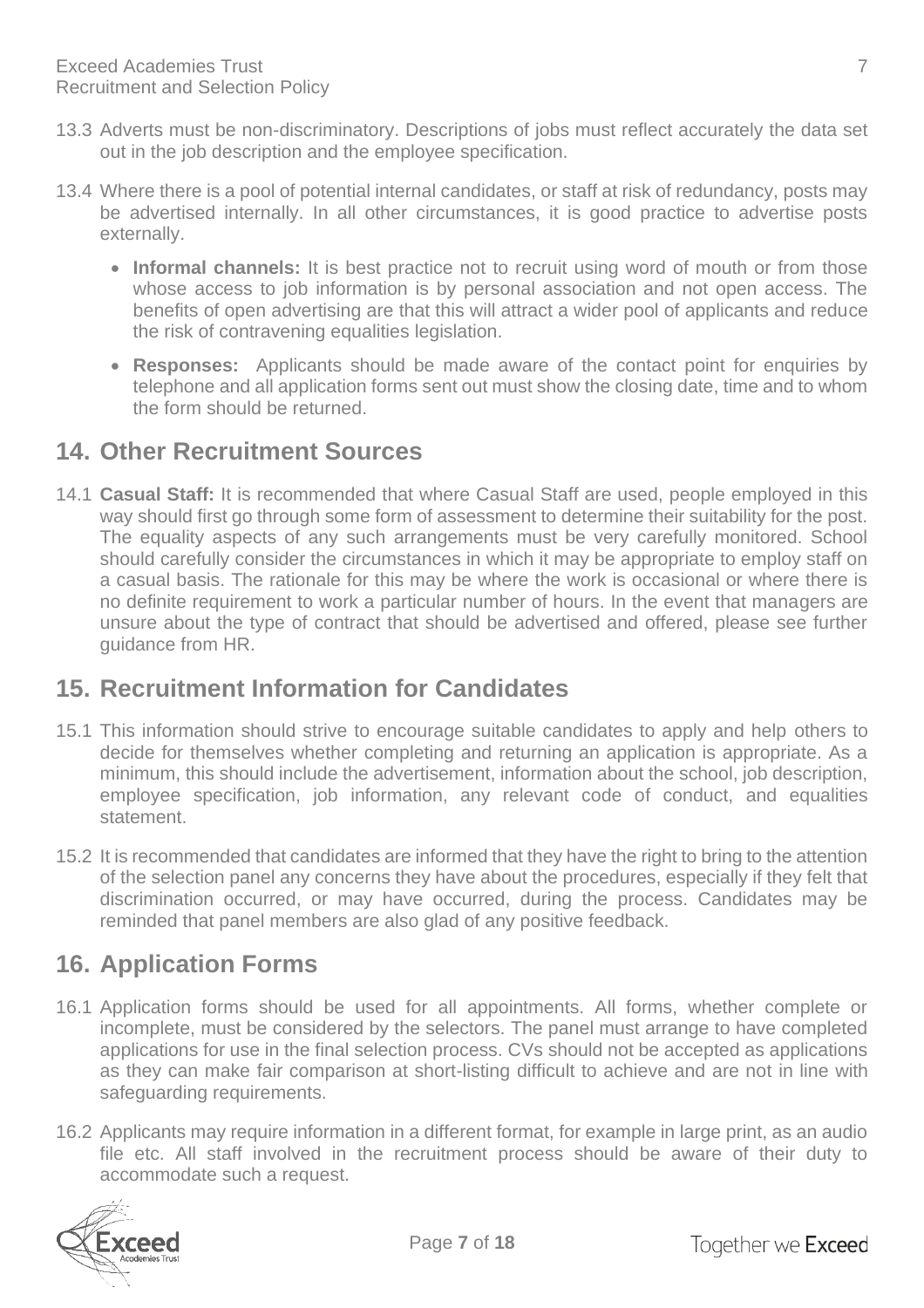#### <span id="page-8-0"></span>**17. Closing Dates**

- 17.1 Closing dates and response arrangements should be clearly indicated on the advertisement, on the application form and in any covering letter.
- 17.2 Managers should ensure that applicants are aware and understand what will happen after their application form is received (e.g. timescale/notification of rejection/feedback).

## <span id="page-8-1"></span>**18. Short-Listing**

- 18.1 All members of the selection panel should be equally involved and contribute to the shortlisting process, otherwise selectors have advisory status.
- 18.2 The use of a matrix system for short-listing will assist managers to be systematic when short listing for vacant posts. The matrix is based on the employee specification.

#### <span id="page-8-2"></span>**19. Assessment**

- 19.1 When drawing up a short list, managers must assess applicants solely against the employee specification criteria. Managers should only shortlist candidates who fully meet the requirements of the role and, who from the application form at least, appear to be suitable to appoint.
- 19.2 Selectors must draw up their shortlist systematically, measuring the candidate's experience and qualities methodically, against the employee specification. The candidates' experience, qualities, qualifications etc must be carefully assessed against the employee specification and copies of the selectors' assessment placed on file.
- 19.3 Managers should test out only those criteria assessable from a screening of the forms at this stage. It can be helpful if the employee specification identifies when the criteria would be assessed e.g. from the assessment form, at interview or in a test.

#### <span id="page-8-3"></span>**20. Consistent Practices**

- 20.1 Selection criteria must be applied consistently to all candidates.
	- All application forms should be processed in exactly the same way.
	- The same criteria should be adopted for both internal and external applicants.
	- Beware of short-listing known candidates especially those within the section/workplace for the sake of interview experience or to meet their heightened expectations.
	- Never take account of pressure to shortlist a particular candidates, which can potentially be discriminatory and is unlawful.
	- Ensure all shortlisted applicants receive the same invitation to interview letter/details and supporting material within the same timeframe and ensure the letter contains information on how to inform the panel of any special requirements needed for the day of the interview.

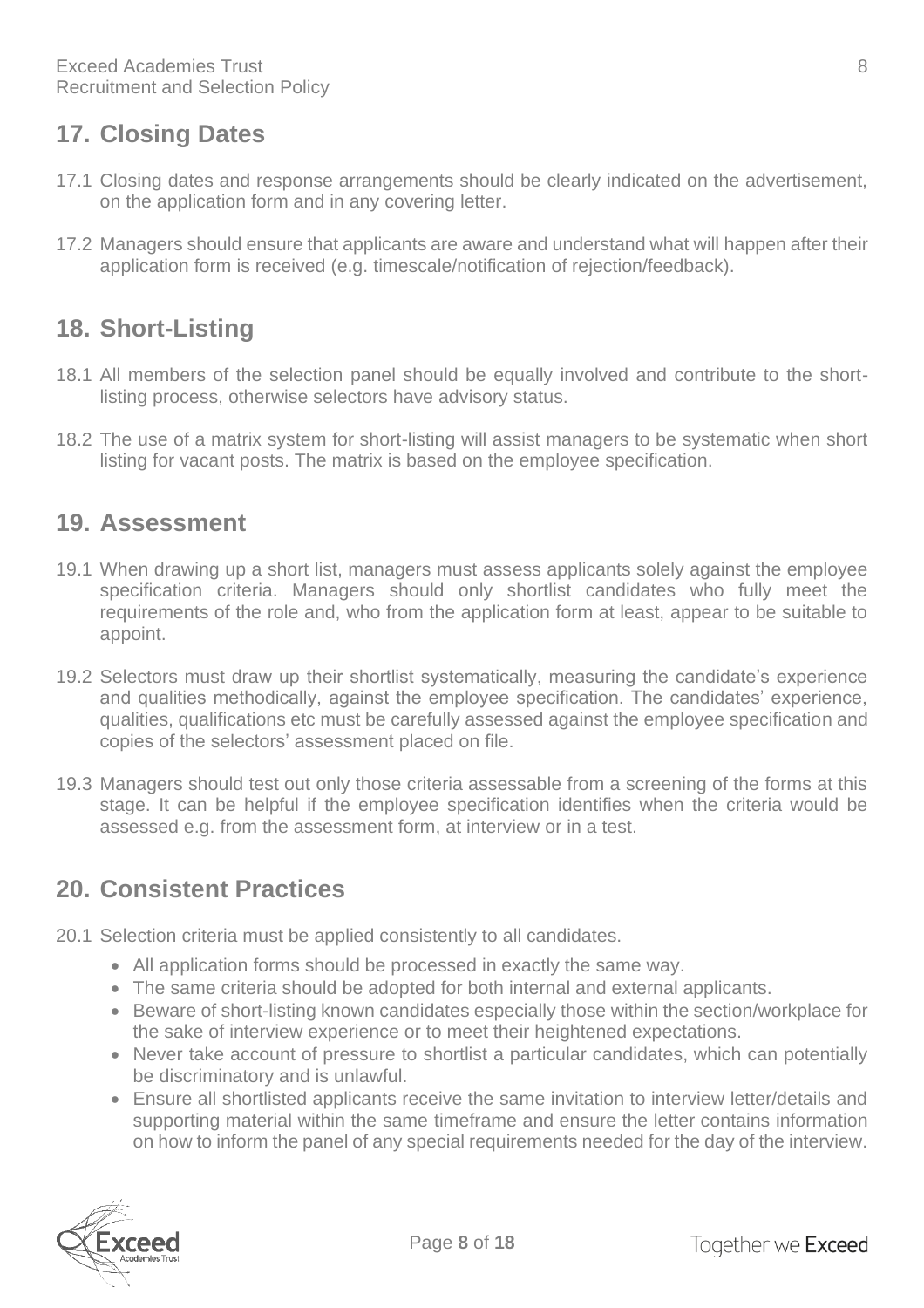# <span id="page-9-0"></span>**21. Rejecting Candidates**

- 21.1 It is recommended that managers should include information in the pack about how and when unsuccessful candidates will be notified.
- 21.2 Managers must not change their decision to interview an applicant because they disclose a disability or protected characteristic. managers should also not change the way they interview them e.g. cutting the interview short, unless the change is to make a reasonable adjustment.
- 21.3 Managers may legitimately reject a disabled candidate if they are unable to demonstrate the appropriate ability, skills or experience (unrelated to their disability) and when another candidate has more suitable skills and experience for the role. Managers may also reject a disabled candidate if their disability makes him/her substantially less suitable for the position even after reasonable adjustments to overcome the effect of the disability have been considered.

#### <span id="page-9-1"></span>**22. Declaration of Interest or Relationships**

- 22.1 Any member of a selection panel should make a declaration if any applicant is a relative or a friend from outside the work environment. Employees/applicants also have a duty to declare any interest that they may have in respect of any aspect of the Trust's business.
- 22.2 It is the recruiting manager's responsibility to ensure that if an applicant declares an interest or relationship with someone in the school/setting, that the person concerned does not take any part in the recruitment process. If the recruiting manager themselves identifies that they have an interest or relationship with an applicant, they must declare this immediately and remove themselves from the recruitment process. If this is not possible, for example in a small school, they should not be part of the decision making process.

## <span id="page-9-2"></span>**23. Objectives of the Selection Process**

- 23.1 The final selection is not just a test of the candidates. It is also a test of the interviewer's ability to listen, probe, assess - and above all, to be objective and fair.
	- To determine each candidate's suitability for the job as measured against the employee specification.
	- To maintain the image of the Trust as a good employer.
	- To select the right person for the job.

## <span id="page-9-3"></span>**24. Selection Methods**

24.1 The interview is the most commonly used method of assessing candidates for appointment but there may be some aspects of the job requirements which cannot be tested in interview and for which different forms of assessment are necessary e.g. presentations, practical activities, specific skills exercises etc.

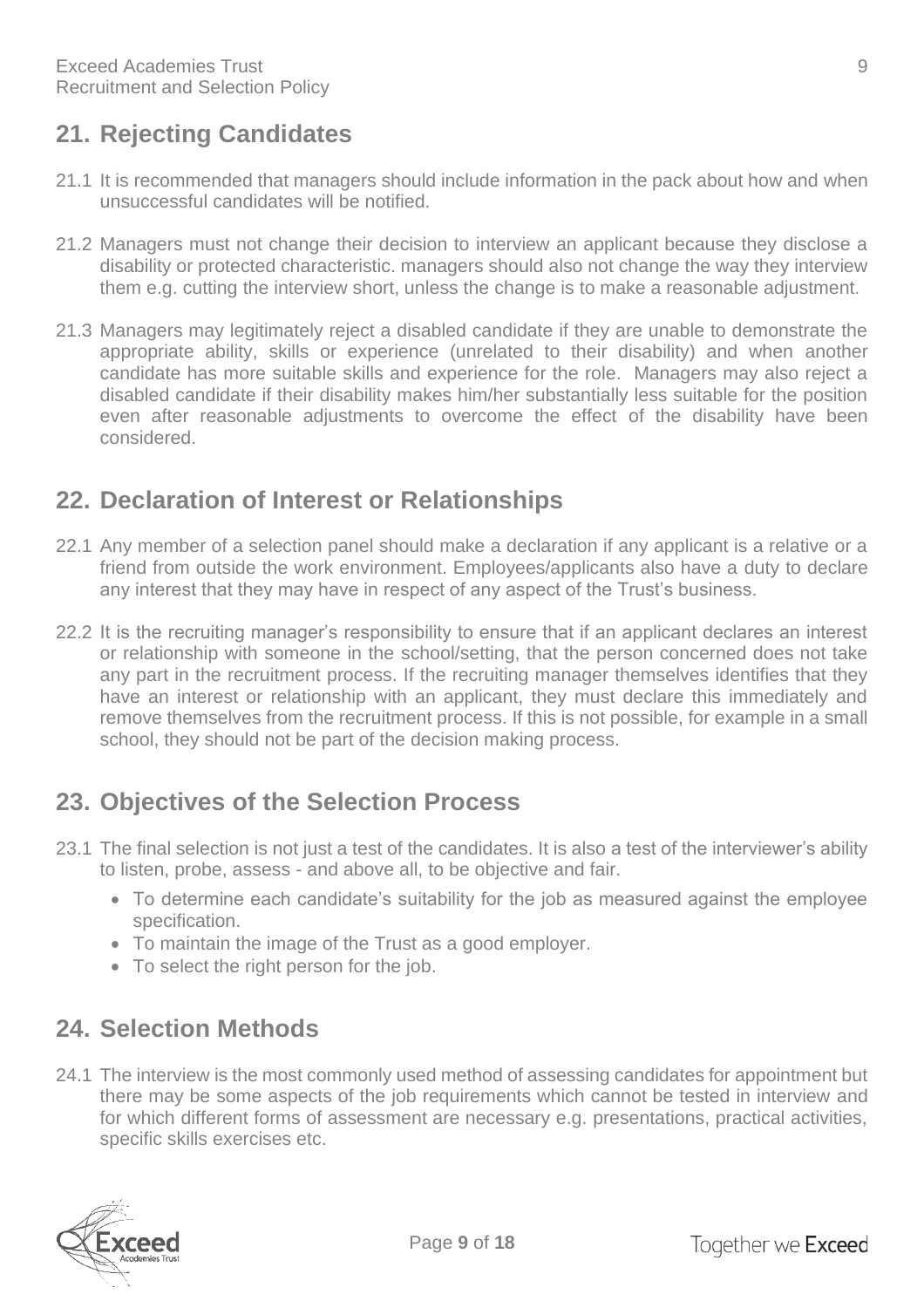24.2 Managers should:

- Provide candidates with an outline of the process they will be expected to undertake.
- Be objective; seek to identify each candidate's abilities and potential contribution.
- Set exactly the same standards for all candidates and assess against these agreed scoring ratings/criteria.
- Assess each individual according to their personal capability to carry out the particular post. It should not be assumed that certain kinds of candidate are more or less able to perform certain occupations or duties.
- Always focus on questions related to the job and to those requirements set out in the employee specification.
- 24.3 It is important that selectors are aware of cross-cultural communication issues such as language, culture and non-verbal behaviour which may affect candidates from varied backgrounds and/or cultures.
- 24.4 The questions to be asked at the interview should, therefore, be well thought out and decided upon beforehand. As far as possible, the same questions should be put to all the candidates in order to avoid treating one candidate less favourably than another. However, it is possible to ask supplementary questions of the candidates which will be specific to the individuals.
- 24.5 The venue for interviewing candidates needs to be convenient and accessible, with disabled parking facilities. Managers should also consider whether the venue has disabled toilets and whether the rooms being used for the process are accessible.

# <span id="page-10-0"></span>**25. Testing**

- 25.1 Certain occupational tests must only ever be used by trained and qualified administrators. Poorly designed tests may leave the employer open to allegations of unfair procedures and practices where they are not validated against job related skills and linked to the employee specification criteria. Selection tests of any kind must be free of unjustifiable bias, relevant to the job and reasonable adjustments must be made to enable disabled people to participate and compete on equal terms. It is good practice to inform candidates when inviting them to interview, that they will be undertaking a test, give a brief outline and explain how to inform the interview panel if they require reasonable adjustment(s) to be made. If they chose to not inform the interview panel prior to the day but is apparent once they arrive for the test, managers are still obliged to make any adjustments which are reasonable. However, managers do not have to adapt a test to the point where it no longer tests whether someone would be able to do the job or not.
- 25.2 The use of psychometric (or personality profile) tests requires professional expertise within the selection process and it is recommended that they are not used as a "cut-off device" to reject candidates.

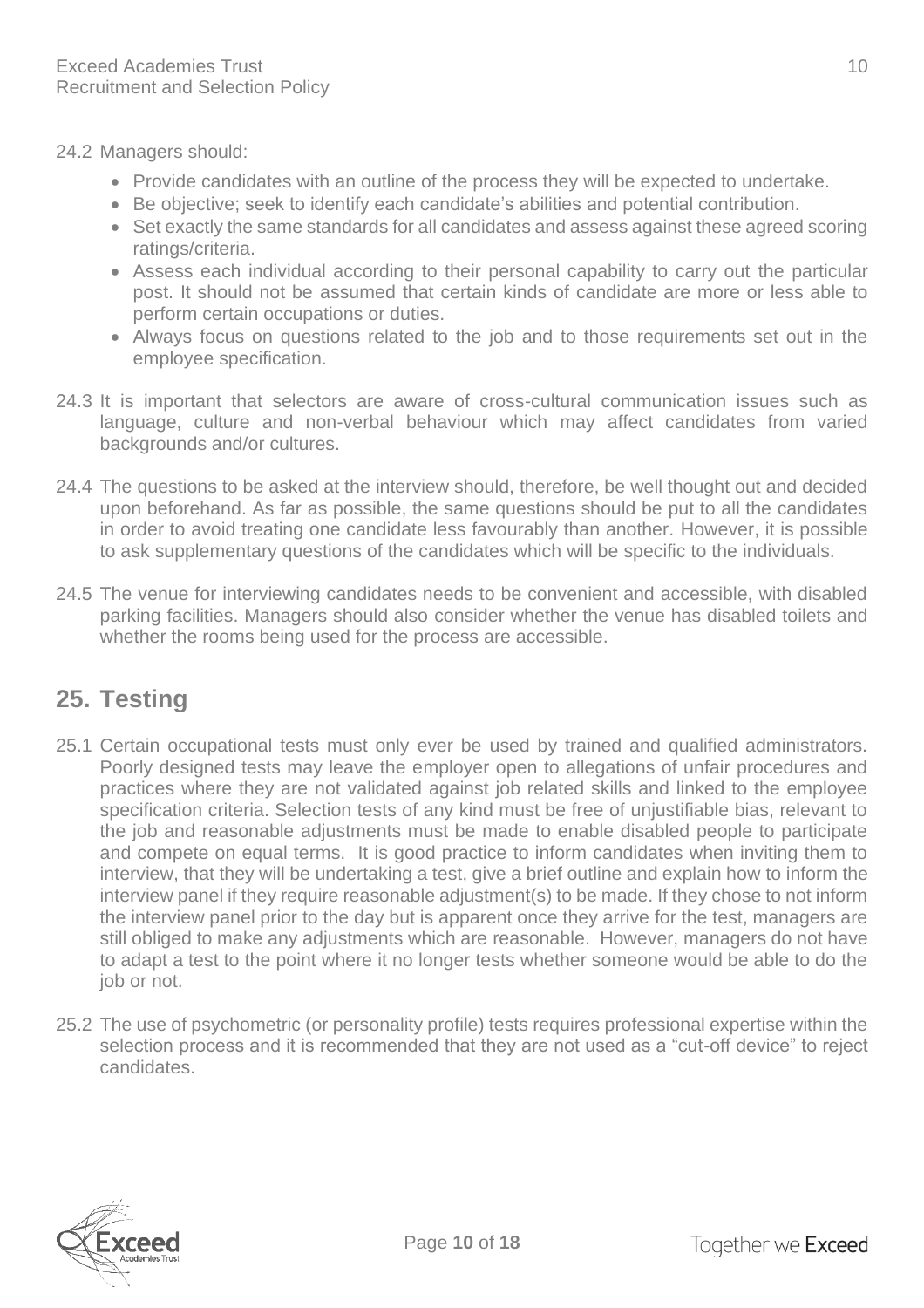## <span id="page-11-0"></span>**26. Decision Making**

- 26.1 Relevant and objective selection criteria should be used, and it should be clear from the documentation how the final decision was reached. Scoring records will also be useful if the decision is later challenged on the grounds of discrimination.
- 26.2 The final decision must be based on the job description and employee specification using agreed criteria and defining the standards required to perform the job. Each candidate must be measured against these benchmark requirements. A disabled candidate's ability should be considered after reasonable adjustments have been made. It is good practice to involve the candidate, by discussing adjustments within the interview process, rather than assuming or guessing what would be effective / appropriate.
- 26.3 Members must ensure they have sound and accountable reasons why all candidates were not selected at any stage and take into account all the evidence they have collected. The selection panel should normally unanimously agree their final selection and formally record this. Where there is no ideal candidate, managers should consider whether it may be better to re-advertise the post rather than offering the role to the second best candidate.
- 26.4 Managers should record reasons for rejection based on the employee specification requirements. All selection assessment records should be handed to the Chair of the panel. Although data protection regulations do not specify any particular retention periods for selection data, personal data should not be kept longer than necessary for the purpose for which it was processed. The retention times should be based on business needs, but it is advisable that applications and interview records should be kept for reasonable period after notifying unsuccessful candidates. The period should take into account the fact that an applicant can bring a claim for discrimination within 3 months from the date of the rejection for the role, but also that this time limit can be extended where a Tribunal feels it is 'just and equitable to do so'.

# <span id="page-11-1"></span>**27. Confidentiality**

27.1 Information obtained within the whole selection process must be treated as confidential. All information must be handled sensitively and used only for its proper purpose. Comments about specific candidates' performance must not be revealed outside the process (except, of course, personal feedback to individual candidates where they have requested this).

# <span id="page-11-2"></span>**28. Safer Recruitment Practice**

28.1 This policy complies with guidance on safer recruitment practice. The Trust is committed to safeguarding and promoting the welfare of children and young people and expects all staff and volunteers to share this commitment.

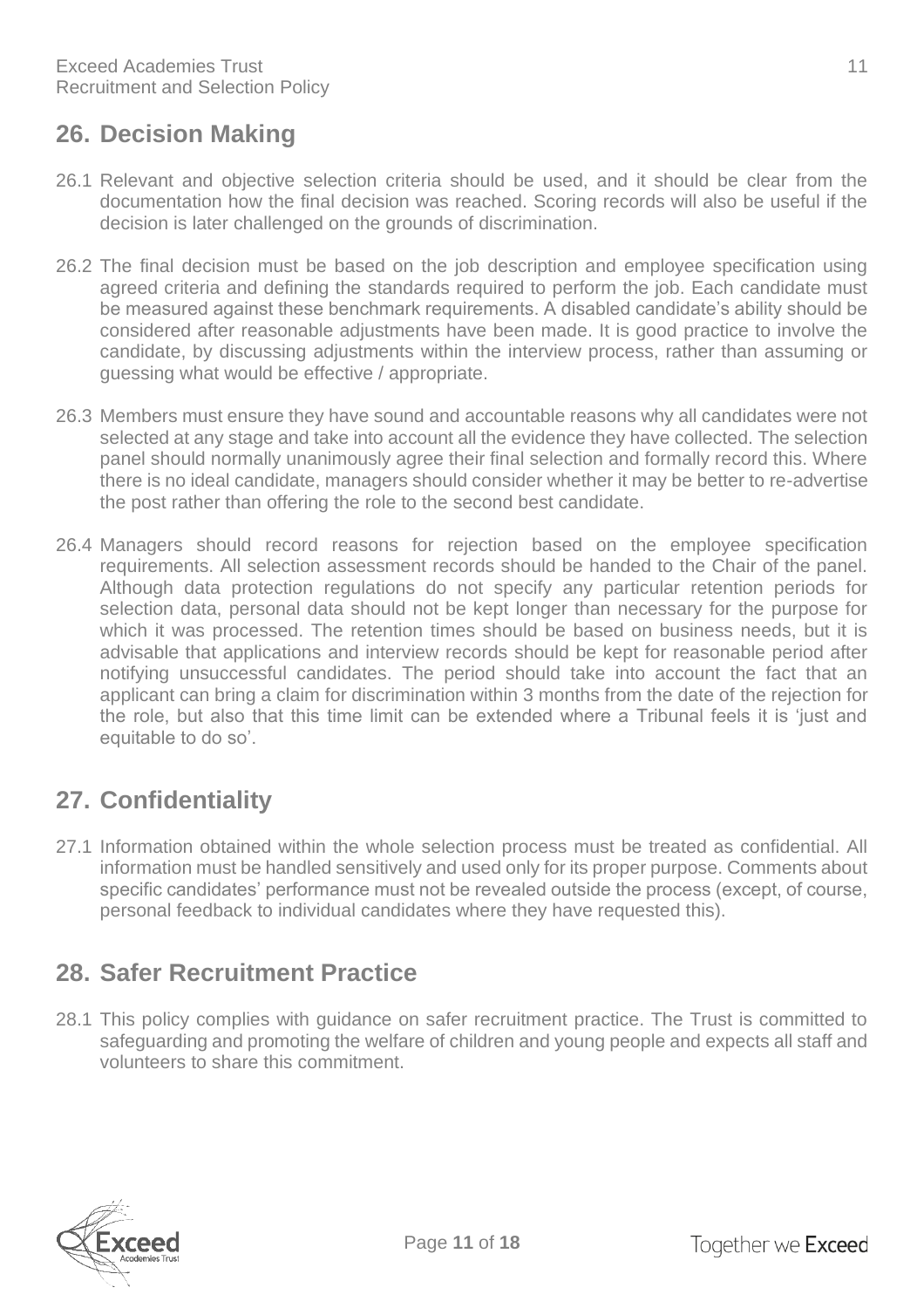# <span id="page-12-0"></span>**29. Training and Monitoring**

- 29.1 Managers with a responsibility for recruitment and selection must be aware of their legal obligations under employment legislation.
- 29.2 From 1st January 2010, the School Staffing (England) Regulations (2009) states that the Governing Body must ensure that any person who interviews an applicant for any position or where there is a selection panel established for that purpose, at least one member of that panel or group should have completed the safer recruitment training as approved by the Secretary of State. There is no legal requirement for renewal of this training; managers should therefore consider the requirement for refresher training based on the needs of the recruiting manager.

# <span id="page-12-1"></span>**30. Employment Checks**

- 30.1 Managers must undertake the relevant employment checks (in respect of Regulations 12 and 24 of the School Staffing (England) Regulations) to establish:
	- The preferred candidate's identity
	- Their qualifications: and
	- Their right to live and work in the UK
- 30.2 Employers must act in accordance with the Immigration Asylum and Nationality Act 2006. The Act requires employers to establish the eligibility of people to work in the UK before their employment is confirmed. It is a criminal offence to employ someone who is subject to immigration control and:
	- Who does not have current and valid permission **to be in** the UK, or
	- Who does not have permission **to work in** the UK
- 30.3 To ensure that recruitment practices are not discriminatory, all short listed applicants (regardless of their race, nationality, or ethnic or national origin) must be asked to produce original documents as evidence of their right to work in the UK.
- 30.4 Once there is a preferred candidate and before any appointment is made, managers should:
	- Take up references from the applicant's current or former employer, following up with the author of the references if there is **anything** that appears to be contradictory or incomplete.
	- Consider asking the candidate's current employer for details of any capability history in the previous two years, and the reasons for this. Governing Bodies of maintained schools must confirm in writing whether or not a teacher at the school has been the subject of formal capability procedures within the last two years and, if so, provide details of the concerns which gave rise to this, the duration of the proceedings and their outcome, if asked to do so by the Governing Body of any maintained school or the proprietor of an Academy School to which that person has applied for a teaching post (Regulation 8A).
	- Consider whether the candidate has the necessary health and mental fitness to teach, including whether any reasonable adjustments are required to enable the individual to provide effective and efficient teaching (as required by the Education (Health Standards) (England) Regulations 2003). Employers should ensure that their recruitment policies and practices comply with the Equality Act 2010 as well as the Education (Health Standards) (England) Regulations 2003.

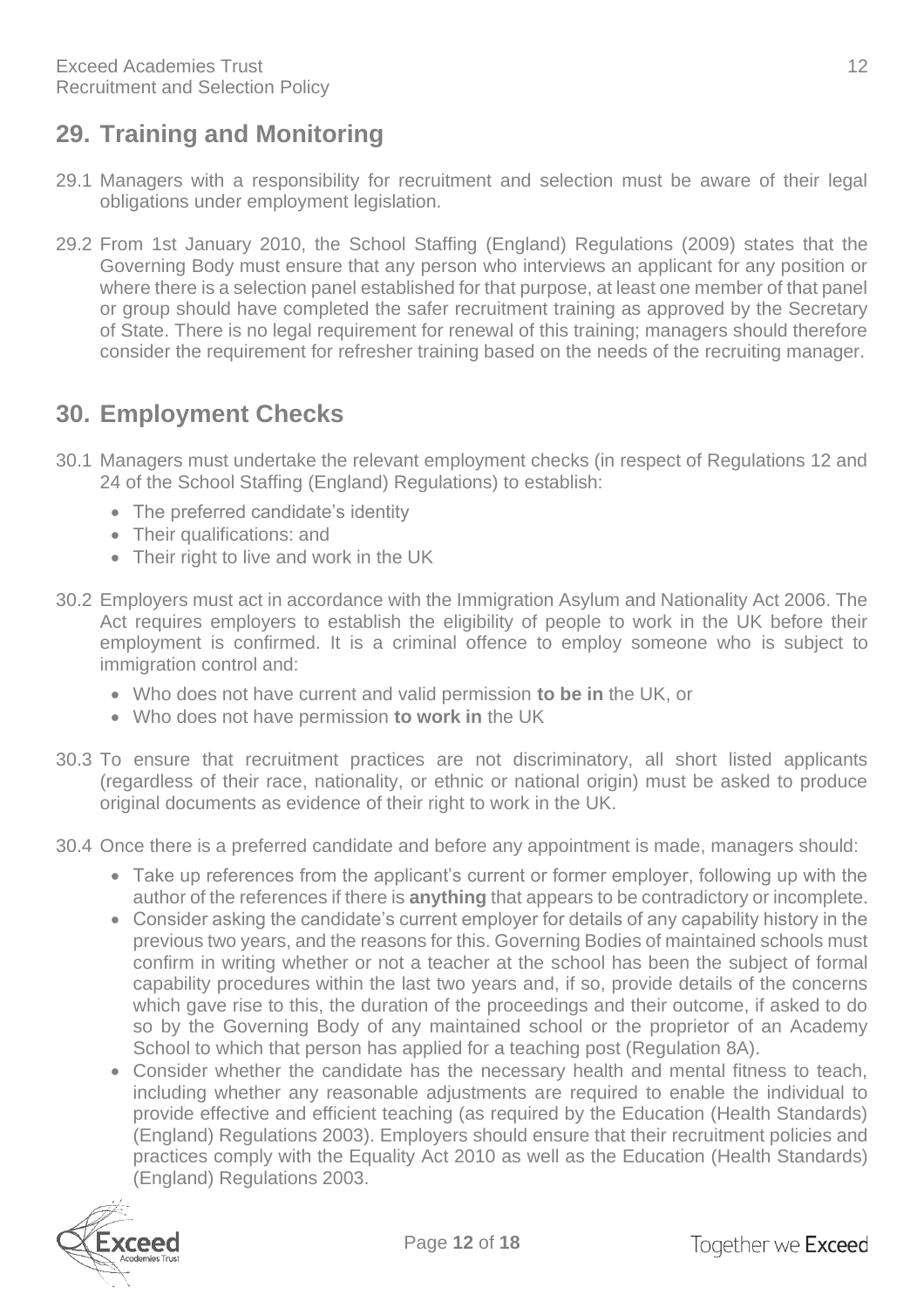30.5 When making any appointment, due consideration must be given to the requirements of equalities legislation and to best employment practices. When sharing information, employers should ensure that they act in accordance with the data protection regulations, making sure that the information provided to prospective employers is fair and transparent. It is good practice to make teachers aware that information about performance and capability will be provided to potential employers, when requested. Similarly, when requesting information, employers should explain why information is being sought, what it will be used for and how long it will be retained.

#### <span id="page-13-0"></span>**31. References**

- 31.1 The purpose of seeking references is to obtain objective and factual information to support appointment decisions. They should always be sought and obtained directly from the referee. Employers should seek two references, one of which must be from the current employer and preferably another from a previous employer, unless the candidate has no previous employer in which case references from their university/college tutor (or someone in a similar position of authority) is acceptable. If the candidate already works for the Trust, a reference will be sought from their current line manager. References from friends and family members are not acceptable. It is recommended that references for shortlisted candidates are obtained prior to the interview; however the panel should not have sight of these until they have selected the candidate. The Chair of the panel may have sight of references to ensure that any queries or concerns can be clarified during interview.
- 31.2 If the references provided by the candidate do not cover a period of 5 years' employment, it is recommended references should be sought from previous employers. Verbal references will not be accepted in any circumstances.
- 31.3 Managers will verify references (once opened after selecting the preferred candidate) to check:
	- The organisation the referee works for exists
	- The referee's relationship to the candidate
	- The name and job title of the referee match what the candidate has stated
	- The referee was the author of the reference received
	- The information given in the reference (candidate's job title, dates of employment, reason for leaving) match what has been provided in the application form and through the interview and selection process
- 31.4 References should not be sought at an early stage for use as an aid to short-listing.
- 31.5 References should not request details about the candidate's sickness record or disability, in order to ensure that they comply with the Equality Act 2010. Such information regarding the candidate's sickness record should be obtained after interview and for the successful candidate only.
- 31.6 References should be held by the Chair of the selection panel until after the final decision has been made and only at that stage should the reference of the successful candidate be shared with other members of the panel.

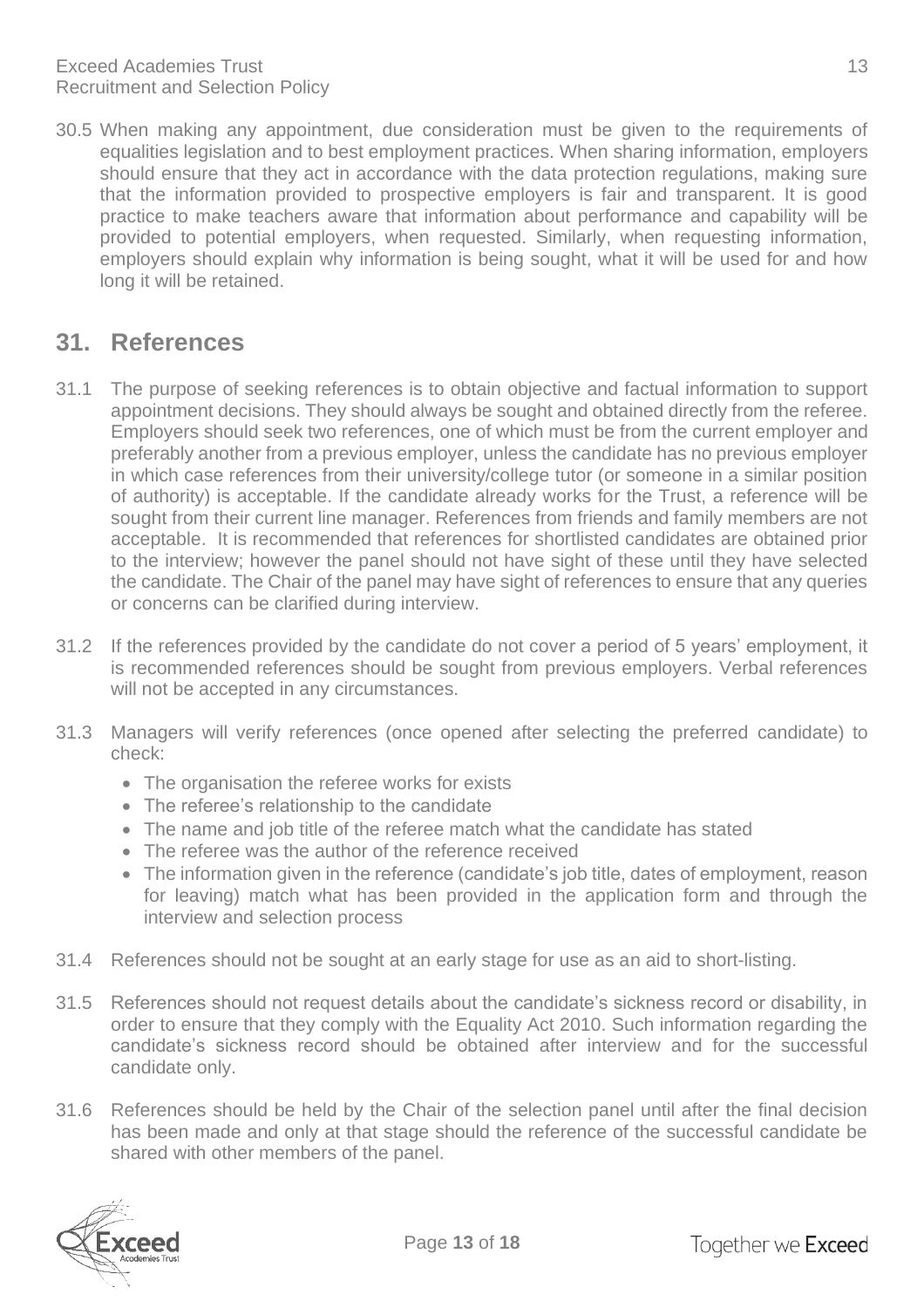- 31.7 The use of references is best restricted to the identification of contra-indicators, in other words information as to why a particular candidate might not be suitable for appointment. If an appointment is not to be confirmed due to "unsatisfactory" references the panel should ensure that the decision is fair and reasonable and based on justifiable grounds.
- 31.8 Where the reference is unclear or hints at concerns, it is advisable to telephone the referee in order to clarify the information. Notes of the telephone conversation should be made.
- 31.9 All employees must undergo vetting by the Disclosure and Barring Service (DBS) **prior** to commencing employment. The DBS helps employers make safer recruitment decisions and prevents unsuitable people from working with vulnerable groups, including children.
- 31.10 It is illegal for anyone barred by the DBS to work, or apply to work with the sector (children or adults) from which they are barred. It is also illegal for an employer to knowingly employ a barred person in the sector from which they are barred.
- 31.11 If the candidate has revealed information about a criminal background, the panel must decide whether, in relation to the post in question, the nature of their background is sufficiently serious to justify non-selection for the post. In the event of the panel deciding not to select on the grounds of a declared criminal background advice must be sought from HR before further action is taken.
- 31.12 It is important to note that the possession of a criminal background does not automatically debar an applicant from employment. A risk assessment should be undertaken and documented, to assess the potential risk of employing someone with a criminal background.
- 31.13 All information about previous convictions given by applicants must be treated in the strictest confidence.
- 31.14 Failure to disclose previous offences or pending legal action for posts could lead to the offer of employment being withdrawn.

## <span id="page-14-0"></span>**32. Overseas Applicants**

- 32.1 Where the individual has lived outside of the UK, further checks may be appropriate, particularly where a DBS check is required. These checks may need to be undertaken by the employer and can include, for example, verifying the individual's references by telephone and seeking criminal record information from their country of origin. Please seek further advice from the following link: [https://www.gov.uk/government/publications/criminal-records-checks-for](https://www.gov.uk/government/publications/criminal-records-checks-for-overseas-applicants)[overseas-applicants](https://www.gov.uk/government/publications/criminal-records-checks-for-overseas-applicants)
- 32.2 Overseas-trained teachers (OTTs) may be employed to teach in state maintained and nonmaintained special schools in England. OTTs are people who have qualified as teachers in a country outside of the European Economic Area (EEA) and Switzerland and have successfully completed a course of initial teacher training which is recognised by the relevant authorities in their home countries.

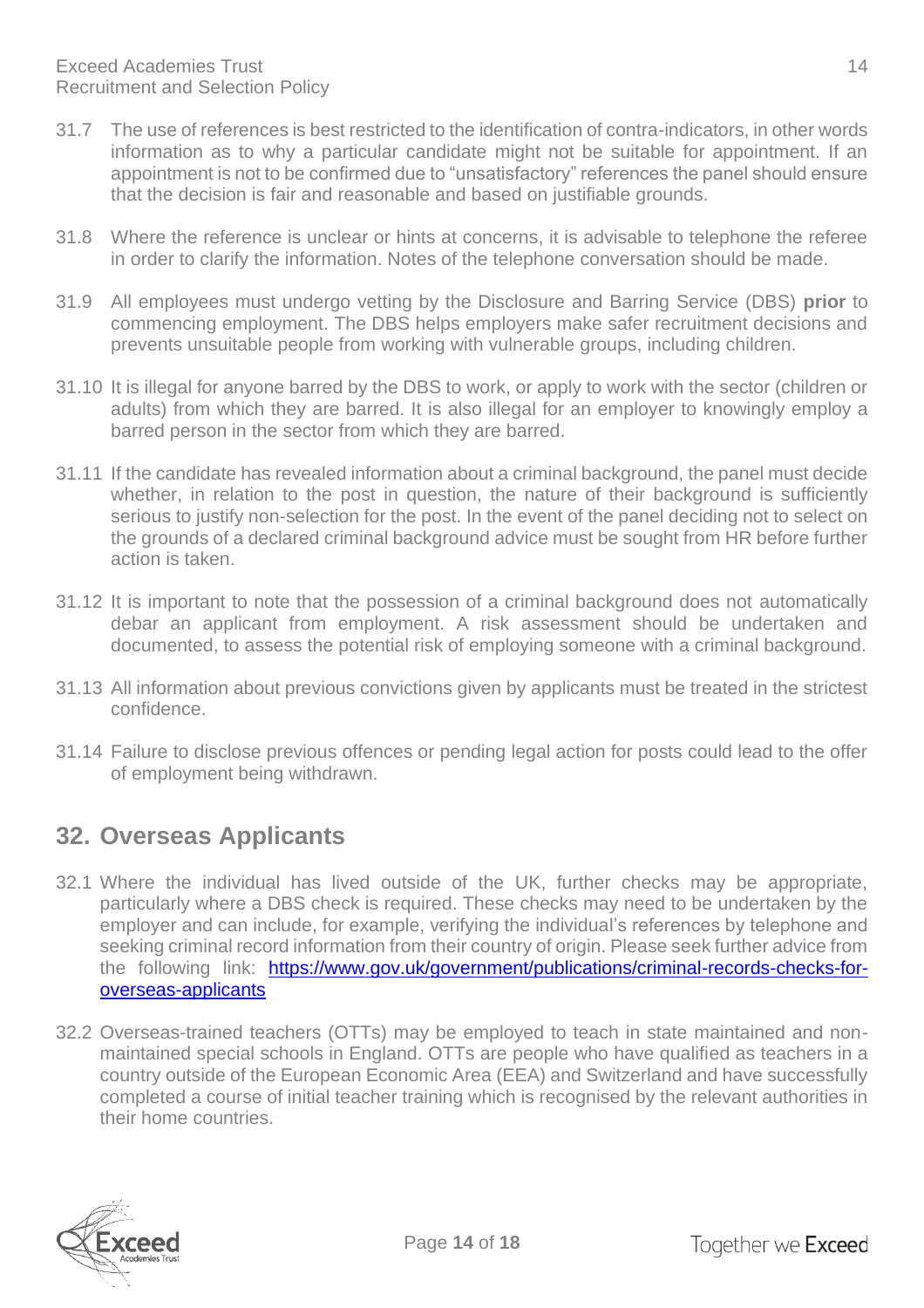- 32.3 The Education (Specified Work and Registration) (England) Regulations 2012 set out the conditions under which overseas-trained teachers are allowed to carry out specified work. The Education (Specified Work) (England) Regulations 2012 allow teachers trained in a country outside of the UK, to teach in state maintained schools and non-maintained special schools in England for up to four years.
- 32.3 Since 1 April 2012 qualified teachers from Australia, Canada, New Zealand or the USA can apply to the National College for Teaching and Leadership (previously the Teaching Agency) for qualified teacher status (QTS) without undertaking further training or assessment in England. Further information, including applying for QTS, is on the Department for Education website.

#### <span id="page-15-0"></span>**33. The Four Year Rule**

- 33.1 The four year rule applies to teachers who qualified in countries outside of the EEA and Switzerland except for teachers who qualified in Australia, Canada, New Zealand and the USA. OTTs are allowed to teach in state maintained schools and non-maintained special schools in England as unqualified teachers for four calendar years. However, they are not permitted to teach in pupil referral units (PRUs) until they have been awarded qualified teacher status (QTS). An OTT is allowed to work as an unqualified teacher and the four year period begins on the first day the individual taught in a state maintained school or a non-maintained special school in England and expires exactly four years later regardless of whether the OTT has taught throughout the four year period.
- 33.2 Teachers who qualified in countries outside the EEA and Switzerland are still subject to the four year rule even if they do not require Home Office permission to work or remain in the UK.
- 33.3 It is essential that managers make OTTs aware on their appointment that there is a legal limit on the length of time they are allowed to teach without QTS. It is strongly recommended that the following action is undertaken by OTTs either before or shortly after arrival in the UK:
	- They arrange a check with UK NARIC to establish whether their home qualifications are equivalent to a UK first degree and also to a GCSE grade 'C' in maths and English (and science if the person is a primary teacher). It is important these checks are carried out at an early stage as some teachers may need to top up their qualifications before they can undertake QTS training and extra time is not available for this purpose.
	- They arrange to undertake an employment-based training course leading to QTS by contacting the Teaching Information Line.

# <span id="page-15-1"></span>**34. The Position of OTTs After Four Years**

34.1 In order to teach after four years, OTTs must have been awarded QTS. OTTs who have been awarded QTS by the end of their four year period become qualified teachers and are allowed to continue teaching subject to UK Border Agency permission if required under the terms of their UK entry.

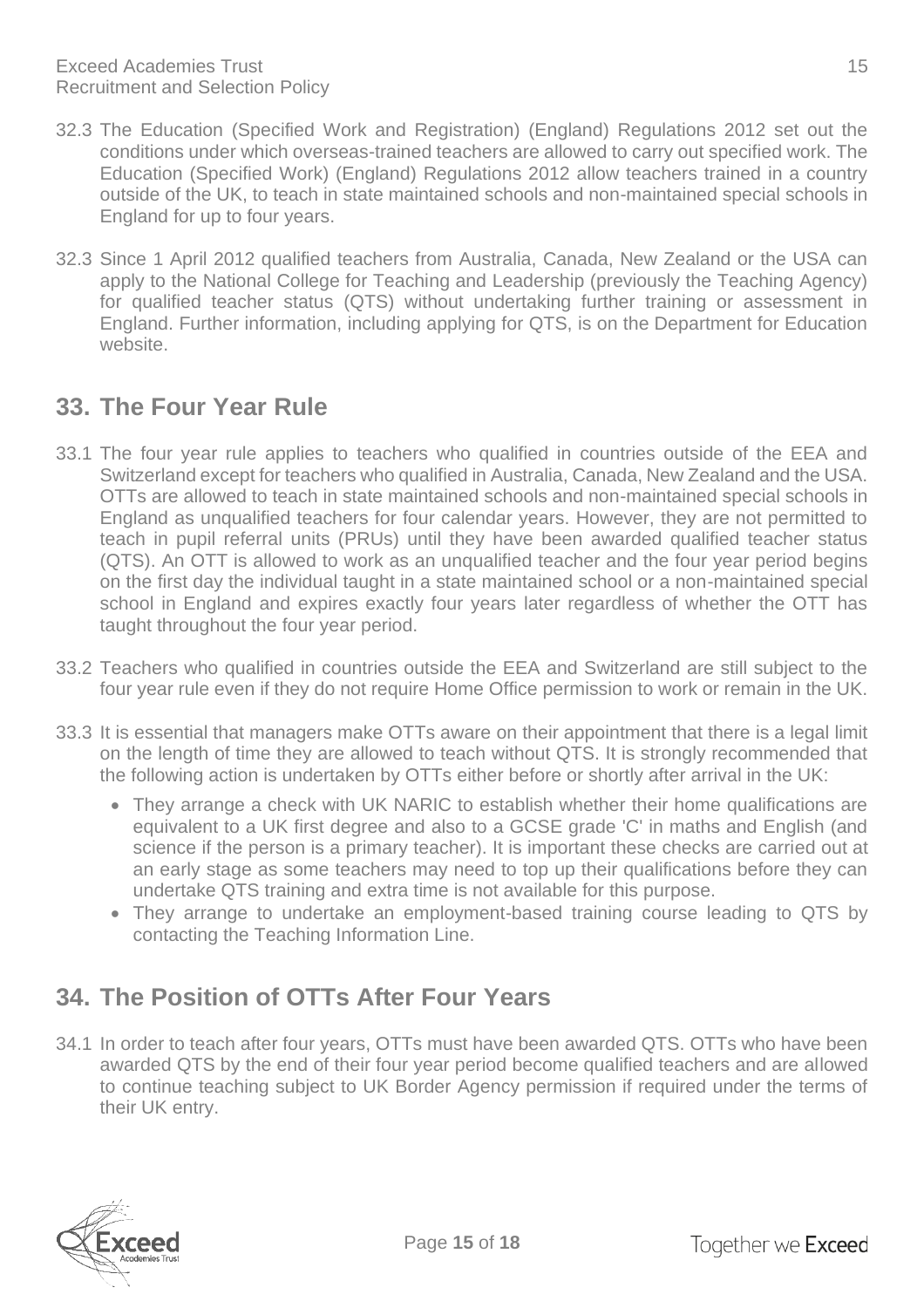- 34.2 It is unlawful for OTTs to continue teaching in state maintained schools and non-maintained special schools in England beyond four years if they have not been awarded QTS. OTTs without QTS may only continue teaching after four years if:
	- They have taken statutory maternity, paternity, adoption or parental leave or pregnancy related absences during the four-year period. In such cases, the OTT is eligible for extra time equal to the amount of statutory maternity, parental, adoption or parental leave taken under the Employment Rights Act 1996. For example, if a teacher has taken 34 weeks statutory maternity leave during her four-year period, she is allowed an extra 34 weeks to obtain QTS.
	- They are being employed as an Instructor who may fill a teaching post if they have skills, qualifications and experience relevant to the teaching post in question.

# <span id="page-16-0"></span>**35. Withdrawing a Job Offer**

- 35.1 All offers of employment must be made on a provisional basis, subject to all necessary clearances being successfully completed. This means that managers are able to legally withdraw an offer of employment should they need to do so. Managers will need to weigh up the information available, and seek advice from HR, before making a decision.
- 35.2 Managers will need to consider what the appropriate course of action is where:
	- The candidate is found to be on a barred list: or
	- The DBS Disclosure shows s/he has been disqualified from working with children: or
	- An applicant has provided false information in, or in support of, his or her application; or
	- There are serious concerns about an applicant's suitability to work with children.
- 35.3 In relation to serious safeguarding concerns, managers will need to report these to the police and/or DfE Children's Safeguarding Operations Unit.

#### <span id="page-16-1"></span>**36. Medical Issues**

- 36.1 The 2010 Equality Act limits the circumstances when an employer can ask general healthrelated questions before a job offer has been made. Prior to making an offer of employment to an applicant, health-related questions must only be asked to help the employer to:
	- Decide whether there is a duty to make any reasonable adjustments for the person to undertake any part of the assessment/selection process;
	- Decide whether an applicant can carry out a function that is essential to the job once reasonable adjustments are in place;
	- Monitor diversity among people making applications for jobs;
	- Take positive action to assist people with disabilities.

## <span id="page-16-2"></span>**37. Review and Monitoring**

37.1 At the end of each selection process, those responsible should review the decisions they have made and the procedures used to ensure they are confident that the approach adopted has reflected the Trust's commitment to equality. Managers should be able to justify every decision taken and the process which has been adopted to arrive at their selection.

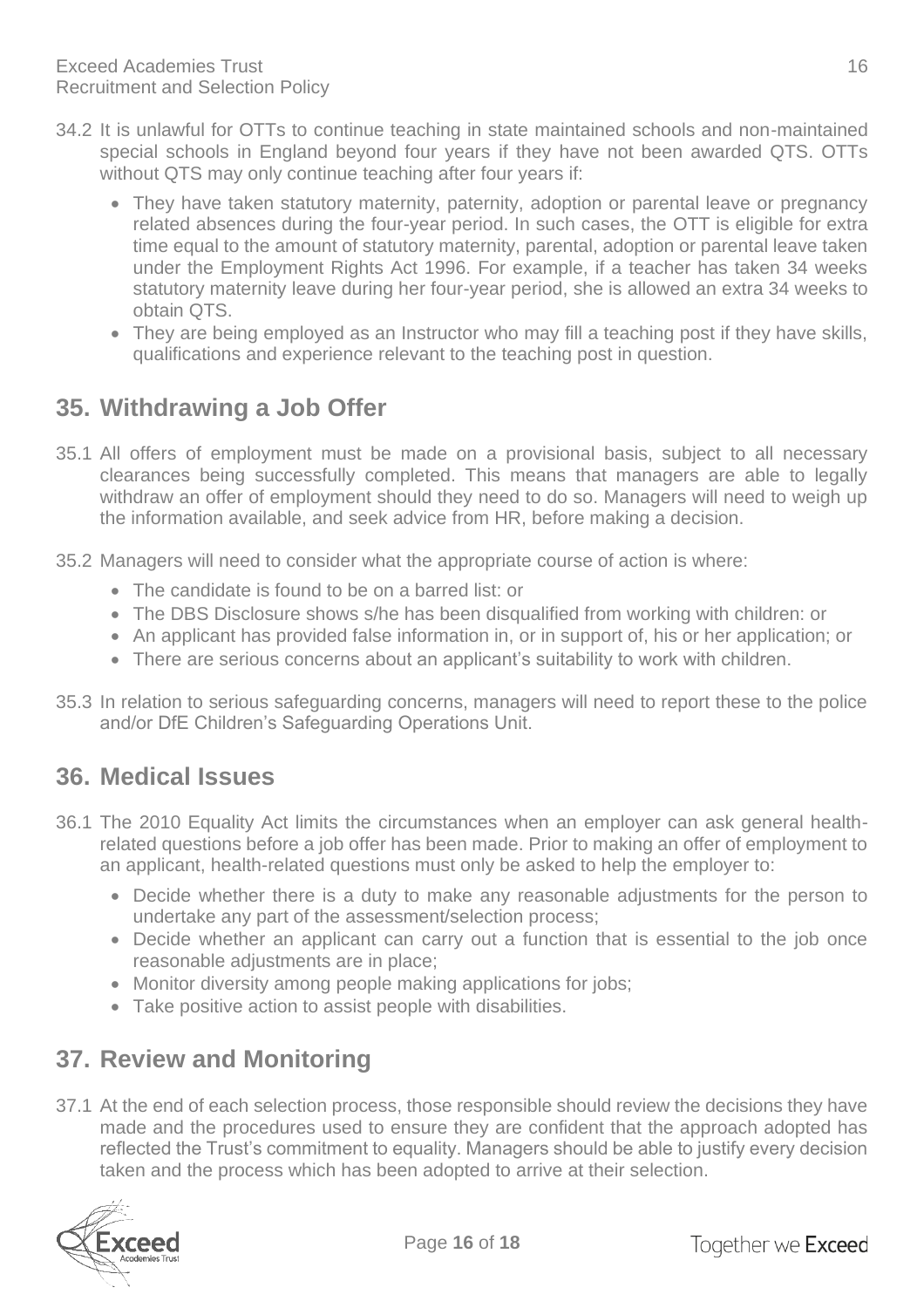- 37.2 A note of the reason for rejection for each unsuccessful candidate must be made on the back of the application form. The reasons should relate to an area or areas of the employee specification.
	- The recruitment master file must be kept for a reasonable period and should contain key documentation. This should include interviewer's notes.
	- It is always important to review the whole process on completion to ensure equality of opportunity has been observed and to set out, for future exercises, more pro-active steps where candidates from under-represented groups have not applied/or have not performed as expected within the selection process.

# <span id="page-17-0"></span>**38. Maintaining a Single Central Record (SCR)**

- 38.1 The Department for Education's (DfE's) statutory safeguarding guidance, Keeping Children Safe in Education, explains that schools must keep a single central record (SCR) to demonstrate that they have carried out mandatory pre-appointment checks. The guidance explains that the SCR must cover:
	- all staff (including supply staff, and teacher trainees on salaried routes) who work at the school. In colleges, this means those providing education to children; and
	- for independent schools, including academies and free schools, all members of the proprietor body
- 38.2 The record must indicate whether or not the following have been completed:
	- Identity-name, address and date of birth
	- Qualifications-where the qualification is a requirement of the job i.e. those posts where a person must have QTS;
	- Evidence of permission to work for those who are not nationals of a European Economic Area (EEA) country;
	- DBS–for all those who require a check under the guidance and regulation applying at the time they were recruited;
	- Date that the check was evidenced
- 38.3 As well as recording whether or not various checks have been completed, schools are also required to keep copies of the following documents on staff files:
	- Documents used to verify the employee's identity
	- Evidence of the right to work in the UK
	- Evidence of the required qualifications

#### <span id="page-17-1"></span>**39. Induction**

39.1 A systematic induction programme should be prepared to help the new employee adjust to the new working environment and to become effective in the job as soon as possible. People with disabilities may require particular reassurance and encouragement when taking up employment in a new role and a clearly structured induction programme is helpful to this end.